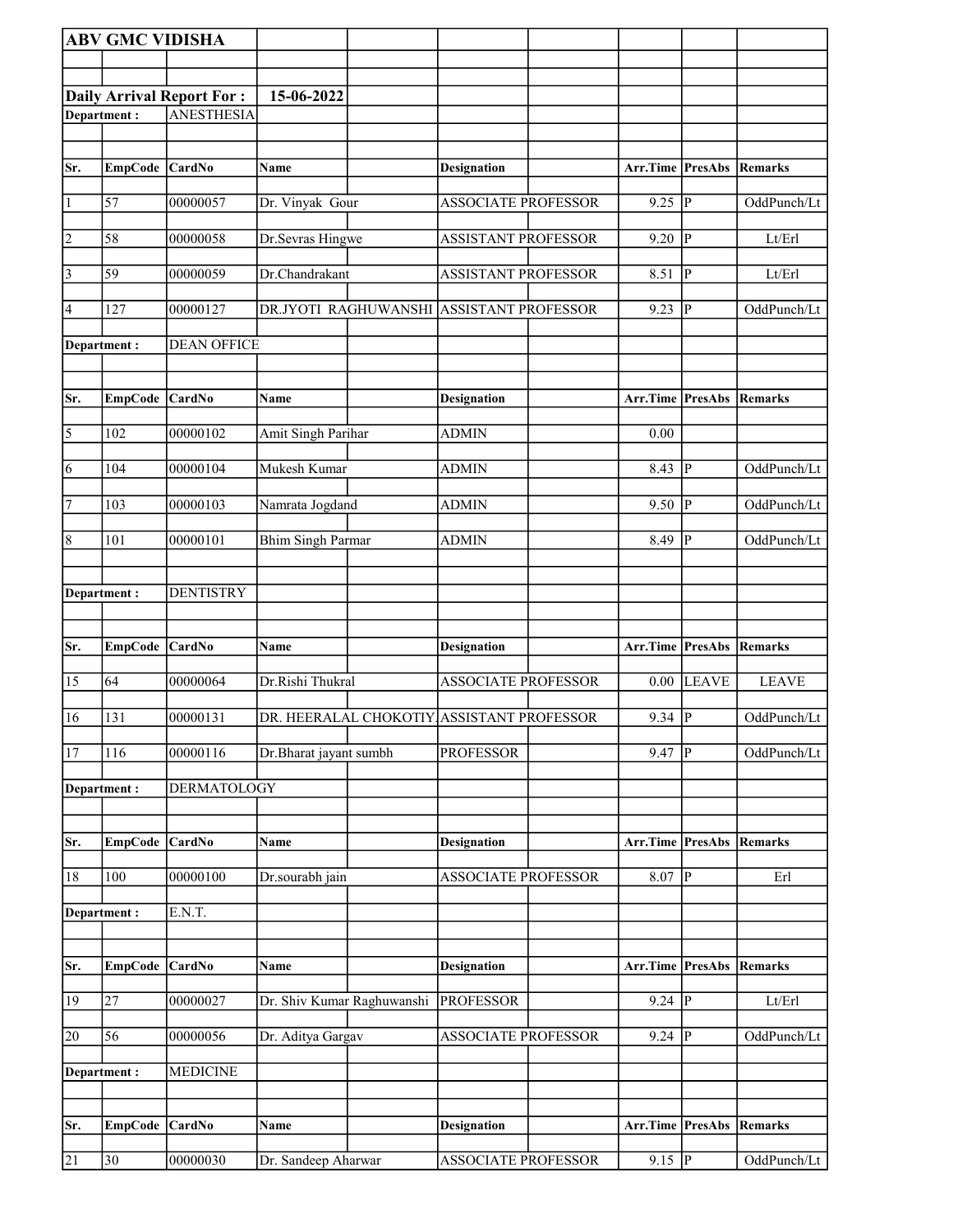| $\overline{22}$ | 12              | 00000012          | Dr Preshant shrivastava   |                                         | <b>PROFESSOR</b>           | 9.40                     | P            | OddPunch/Lt    |
|-----------------|-----------------|-------------------|---------------------------|-----------------------------------------|----------------------------|--------------------------|--------------|----------------|
| 23              | 129             | 00000129          | Dr. Mahendra pratap Singh |                                         | <b>ASSISTANT PROFESSOR</b> | 8.44                     | P            | Lt/Erl         |
| 24              | 23              | 00000023          | Dr. Arvind Chouhan        |                                         | <b>ASSOCIATE PROFESSOR</b> | 0.00                     |              |                |
| 25              | 50              | 00000050          | Dr.vinod Dangi            |                                         | <b>ASSISTANT PROFESSOR</b> | 0.00                     | <b>LEAVE</b> | <b>LEAVE</b>   |
|                 | Department :    | OBST. & GYNEE     |                           |                                         |                            |                          |              |                |
|                 |                 |                   |                           |                                         |                            |                          |              |                |
| Sr.             | <b>EmpCode</b>  | CardNo            | Name                      |                                         | <b>Designation</b>         | Arr.Time PresAbs         |              | Remarks        |
| 26              | 96              | 00000096          | DR. Sudha Chourasia       |                                         | <b>PROFESSOR</b>           | $10.42$ P                |              | OddPunch/Lt    |
| 27              | 42              | 00000042          | Dr. Mridula singh         |                                         | <b>ASSISTANT PROFESSOR</b> | 0.00                     | <b>LEAVE</b> | <b>LEAVE</b>   |
| 28              | 41              | 00000041          | Dr.Aarti sharma           |                                         | <b>ASSOCIATE PROFESSOR</b> | 0.00                     |              |                |
|                 | Department:     | OPHTHALMOLOGY     |                           |                                         |                            |                          |              |                |
|                 |                 |                   |                           |                                         |                            |                          |              |                |
| Sr.             | <b>EmpCode</b>  | CardNo            | Name                      |                                         | <b>Designation</b>         | Arr.Time PresAbs         |              | Remarks        |
| 29              | 46              | 00000046          | Dr. Sapna Raghuwanshi     |                                         | <b>ASSOCIATE PROFESSOR</b> | 0.00                     | <b>LEAVE</b> | <b>LEAVE</b>   |
| 30              | 120             | 00000120          |                           | Dr.Shivcharan Lal Chadravansh PROFESSOR |                            | 9.43                     | p            | OddPunch/Lt    |
| $\overline{31}$ | 121             | 00000121          | Dr.Nikhila Yadav          |                                         | <b>ASSISTANT PROFESSOR</b> | 9.26                     | lР           | OddPunch/Lt    |
|                 | Department :    | ORTHOPEDICS       |                           |                                         |                            |                          |              |                |
|                 |                 |                   |                           |                                         |                            |                          |              |                |
| Sr.             | <b>EmpCode</b>  | CardNo            | Name                      |                                         | <b>Designation</b>         | Arr.Time PresAbs         |              | Remarks        |
| 32              | 20              | 00000020          | Dr. Sanat Singh           |                                         | <b>ASSOCIATE PROFESSOR</b> | $8.47$ P                 |              | Lt/Erl         |
| 33              | 123             | 00000123          | Dr. Vipin kumar Mishraa   |                                         | <b>ASSISTANT PROFESSOR</b> | 9.00                     | lР           | Lt/Erl         |
| $\overline{34}$ | $\overline{55}$ | 00000055          | Dr. Sanjay Upadhya        |                                         | <b>ASSOCIATE PROFESSOR</b> | $9.38$ P                 |              | OddPunch/Lt    |
| 35              | 124             | 00000124          | Dr.Sunil Kirar            |                                         | <b>ASSISTANT PROFESSOR</b> | 8.43                     | P            | ${\rm Lt/Erl}$ |
| 36              | 10              | 00000010          | Dr Atul varshney          |                                         | <b>PROFESSOR</b>           | $9.48$ P                 |              | OddPunch/Lt    |
|                 | Department:     | <b>PEADITRICS</b> |                           |                                         |                            |                          |              |                |
|                 |                 |                   |                           |                                         |                            |                          |              |                |
| Sr.             | <b>EmpCode</b>  | CardNo            | Name                      |                                         | <b>Designation</b>         | Arr.Time PresAbs         |              | Remarks        |
| $\overline{37}$ | 60              | 00000060          | Dr.Shiv R.k. Dubey        |                                         | ASSISTANT PROFESSOR        | $0.00\,$                 |              |                |
| 38              | 9               | 00000009          | Dr Neeti agarawal         |                                         | <b>PROFESSOR</b>           | $9.22$ P                 |              | OddPunch/Lt    |
| 39              | 61              | 00000061          | Dr.Deepak K. Uikey        |                                         | <b>ASSOCIATE PROFESSOR</b> | 9.24  P                  |              | OddPunch/Lt    |
| 40              | 19              | 00000019          | Dr. D Sharad Gedam        |                                         | <b>ASSOCIATE PROFESSOR</b> | 0.00                     |              |                |
| 41              | 44              | 00000044          | Dr. Priya Gogia           |                                         | ASSISTANT PROFESSOR        | 0.00                     |              |                |
|                 | Department:     | <b>PSYCHIATRY</b> |                           |                                         |                            |                          |              |                |
|                 |                 |                   |                           |                                         |                            |                          |              |                |
| Sr.             | EmpCode CardNo  |                   | Name                      |                                         | <b>Designation</b>         | Arr.Time PresAbs Remarks |              |                |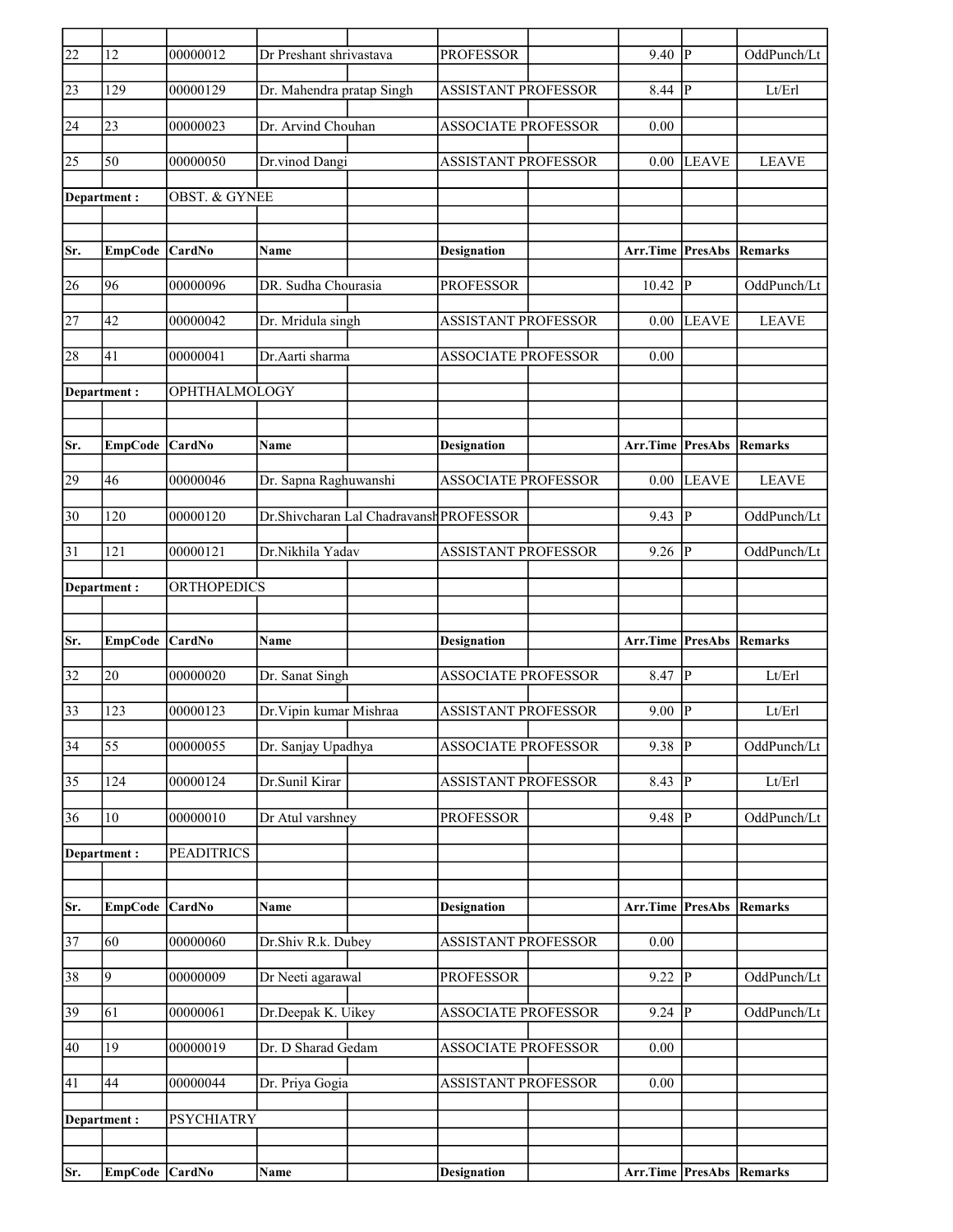| $\overline{42}$ | 65              | 00000065              | Dr Naresh solanki         |                            | <b>ASSISTANT PROFESSOR</b> |                         | $\mathbf P$     | OddPunch/Lt    |
|-----------------|-----------------|-----------------------|---------------------------|----------------------------|----------------------------|-------------------------|-----------------|----------------|
|                 |                 |                       |                           |                            |                            |                         |                 |                |
|                 | Department:     | <b>RADIODIAGNOSIS</b> |                           |                            |                            |                         |                 |                |
|                 |                 |                       |                           |                            |                            |                         |                 |                |
|                 |                 |                       |                           |                            |                            |                         |                 |                |
| Sr.             | <b>EmpCode</b>  | <b>CardNo</b>         | Name                      | <b>Designation</b>         |                            | <b>Arr.Time PresAbs</b> |                 | Remarks        |
|                 |                 |                       |                           |                            |                            |                         |                 |                |
| 43              | 109             | 00000109              | Dr.Rahil kumar Sharma     | <b>ASSISTANT PROFESSOR</b> |                            | $9.35$ P                |                 | OddPunch/Lt    |
|                 |                 |                       |                           |                            |                            |                         |                 |                |
|                 | Department:     | <b>SURGERY</b>        |                           |                            |                            |                         |                 |                |
|                 |                 |                       |                           |                            |                            |                         |                 |                |
| Sr.             | EmpCode CardNo  |                       | Name                      | Designation                |                            | Arr.Time PresAbs        |                 | Remarks        |
|                 |                 |                       |                           |                            |                            |                         |                 |                |
| 44              | 26              | 00000026              | Dr. Pradeep BalmikI       | <b>ASSOCIATE PROFESSOR</b> |                            | 9.40                    | lР              | OddPunch/Lt    |
|                 |                 |                       |                           |                            |                            |                         |                 |                |
| 45              | 66              | 00000066              | Dr. sandeep K. Arihwar    | <b>ASSISTANT PROFESSOR</b> |                            | 9.19                    | lр              | OddPunch/Lt    |
|                 |                 |                       |                           |                            |                            |                         |                 |                |
| 46              | 67              | 00000067              | Dr. Kamlesh Singh Mourya  | <b>ASSISTANT PROFESSOR</b> |                            | 9.23                    | lР              | Lt/Erl         |
|                 |                 |                       |                           |                            |                            |                         |                 |                |
| 47              | 11              | 00000011              | Dr Dharmdas paramhans     | <b>PROFESSOR</b>           |                            | 0.00                    | $\overline{OD}$ | <b>OD</b>      |
|                 |                 |                       |                           |                            |                            |                         |                 |                |
| 48              | 132             | 00000132              | <b>DR.AKASH JAIN</b>      | <b>ASSISTANT PROFESSOR</b> |                            | 0.00                    |                 |                |
|                 |                 |                       |                           |                            |                            |                         |                 |                |
| 49              | $\overline{21}$ | 00000021              | Dr. Raj Kishor Singh      | <b>ASSOCIATE PROFESSOR</b> |                            | 9.32                    | lР              | OddPunch/Lt    |
|                 |                 |                       |                           |                            |                            |                         |                 |                |
| 50              | 117             | 00000117              | Dr.Arvind Diwakaer        | <b>ASSOCIATE PROFESSOR</b> |                            | 9.35                    | lр              | Lt/Erl         |
| $\vert$ 51      | 107             | 00000107              |                           |                            |                            | 8.16                    | $ {\bf p} $     |                |
|                 |                 |                       | Dr.Ishant kumar Chourasia | <b>ASSOCIATE PROFESSOR</b> |                            |                         |                 | OddPunch       |
|                 | Department:     | T.B. & CHEST          |                           |                            |                            |                         |                 |                |
|                 |                 |                       |                           |                            |                            |                         |                 |                |
|                 |                 |                       |                           |                            |                            |                         |                 |                |
| Sr.             | <b>EmpCode</b>  | CardNo                | Name                      | <b>Designation</b>         |                            | <b>Arr.Time PresAbs</b> |                 | <b>Remarks</b> |
|                 |                 |                       |                           |                            |                            |                         |                 |                |
| $\overline{52}$ | 62              | 00000062              | Dr.Ajay Upadhyay          | <b>ASSISTANT PROFESSOR</b> |                            | 9.41                    | IР              | OddPunch/Lt    |
|                 |                 |                       |                           |                            |                            |                         |                 |                |
| $\overline{53}$ | 122             | 00000122              | Dr.Ratan kumar            | <b>PROFESSOR</b>           |                            | $9.49$ P                |                 | OddPunch/Lt    |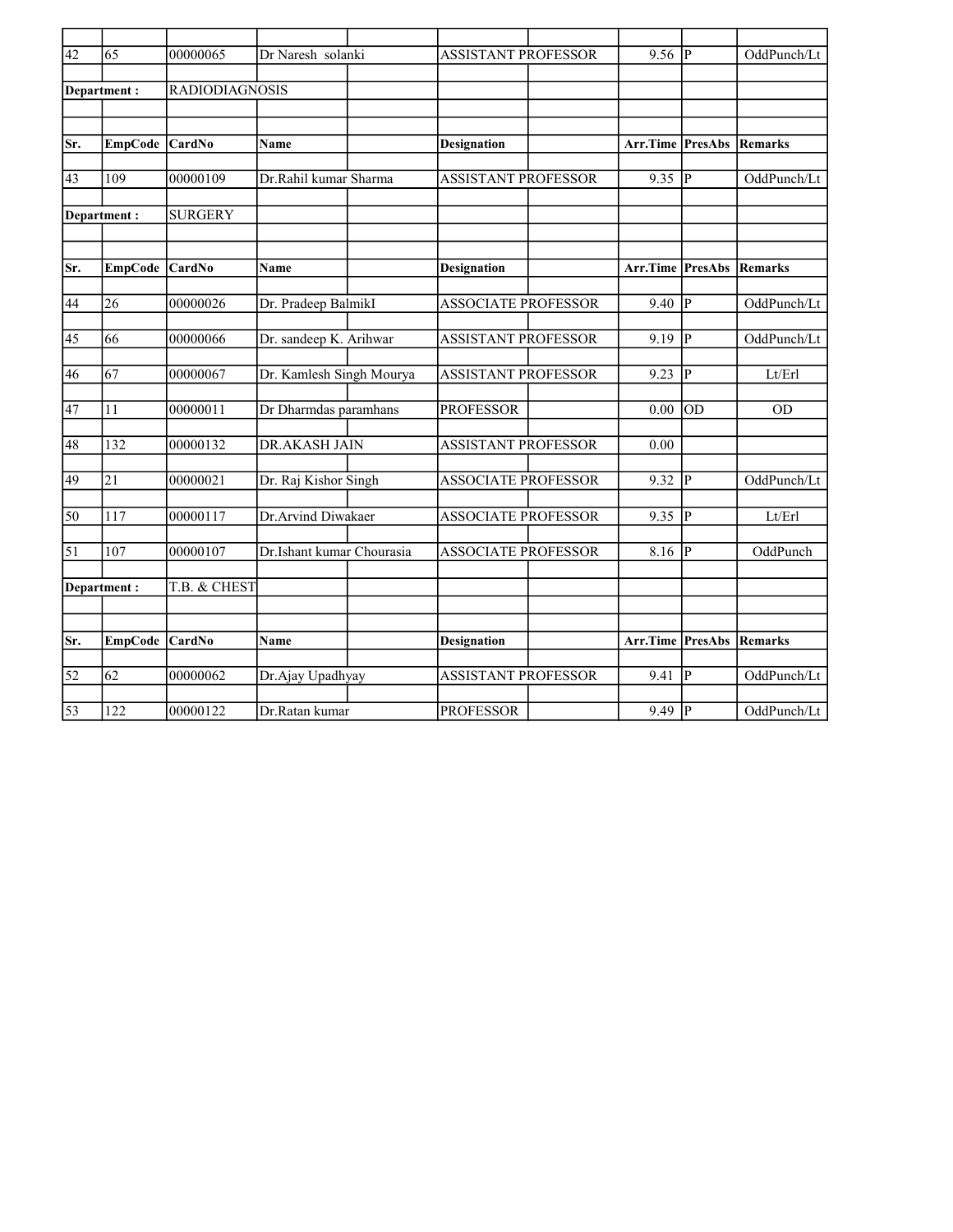|                       | <b>ABV GMC VIDISHA</b> |                                  |                            |                            |                         |                |                |
|-----------------------|------------------------|----------------------------------|----------------------------|----------------------------|-------------------------|----------------|----------------|
|                       |                        |                                  |                            |                            |                         |                |                |
|                       |                        | <b>Daily Arrival Report For:</b> | 15-06-2022                 |                            |                         |                |                |
| Department:           |                        | <b>ANATOMY</b>                   |                            |                            |                         |                |                |
|                       |                        |                                  |                            |                            |                         |                |                |
| Sr.                   | EmpCode CardNo         |                                  | Name                       | <b>Designation</b>         | <b>Arr.Time PresAbs</b> |                | Remarks        |
| 1                     | 76                     | 00000076                         | Dr. Sujata Netam           | <b>DEMONSTRATOR</b>        | 8.40                    | P              | OddPunch/Lt    |
| $\vert$ 2             | 1                      | 00000001                         | DR. RASHMI DEOPUJARI       | <b>PROFESSOR</b>           | 10.03                   | <sup> </sup> P | OddPunch/Lt    |
| $\vert$ 3             | 75                     | 00000075                         | Dr Garima pardhi           | <b>ASSISTANT PROFESSOR</b> | 0.00                    | <b>LEAVE</b>   | <b>LEAVE</b>   |
| 4                     | 14                     | 00000014                         | Dr. Naina Wakode           | <b>ASSOCIATE PROFESSOR</b> | 0.00                    | <b>LEAVE</b>   | <b>LEAVE</b>   |
| $\overline{\sqrt{5}}$ | 49                     | 00000049                         | Dr. Harsh Kumar Chawre     | <b>ASSISTANT PROFESSOR</b> | 0.00                    |                |                |
| 6                     | 31                     | 00000031                         | Dr. Manisha Vijaywargiya   | <b>ASSISTANT PROFESSOR</b> | 9.51                    | p              | OddPunch/Lt    |
| $\vert$ 7             | 111                    | 00000111                         | DR. OM PRAKASH GAUR        | <b>DEMONSTRATOR</b>        | 9.23                    | IР             | OddPunch/Lt    |
| Department:           |                        | <b>BIOCHEMISTRY</b>              |                            |                            |                         |                |                |
|                       |                        |                                  |                            |                            |                         |                |                |
| Sr.                   | <b>EmpCode</b>         | CardNo                           | Name                       | <b>Designation</b>         | Arr.Time                | PresAbs        | Remarks        |
|                       |                        |                                  |                            |                            |                         |                |                |
| $\overline{8}$        | 33                     | 00000033                         | Dr. Sankalp kumar Tripathi | ASSISTANT PROFESSOR        | 0.00                    |                |                |
| $\overline{9}$        | 81                     | 00000081                         | Dr Vandana singh           | <b>DEMONSTRATOR</b>        | 0.00                    | <b>LEAVE</b>   | <b>LEAVE</b>   |
| 10                    | 77                     | 00000077                         | Dr. Poonam Singh           | <b>DEMONSTRATOR</b>        | 9.36                    | <sup> </sup> P | OddPunch/Lt    |
| 11                    | 114                    | 00000114                         | DR. BHAGWAN SINGH          | <b>DEMONSTRATOR</b>        | 0.00                    | <b>LEAVE</b>   | <b>LEAVE</b>   |
| 12                    | 16                     | 00000016                         | Dr. Vaishali Jain          | <b>PROFESSOR</b>           | 8.57                    | ∣P             | OddPunch/Lt    |
| 13                    | 72                     | 00000072                         | Dr. Shubhangi Anand Kale   | <b>DEMONSTRATOR</b>        | 0.00                    |                |                |
| Department:           |                        | <b>COMMUNITY MEDICINE</b>        |                            |                            |                         |                |                |
|                       |                        |                                  |                            |                            |                         |                |                |
| Sr.                   | <b>EmpCode</b>         | CardNo                           | Name                       | <b>Designation</b>         | Arr.Time PresAbs        |                | <b>Remarks</b> |
| 14                    | 119                    | 00000119                         | Dr.Shailendra Meena        | <b>ASSISTANT PROFESSOR</b> | 9.55 $  \overline{P}$   |                | OddPunch/Lt    |
| 15                    | 7                      | 00000007                         | Dr Sanjay agarawal         | <b>PROFESSOR</b>           | 9.48                    | ∣P             | OddPunch/Lt    |
| 16                    | 36                     | 00000036                         | Dr.Neeraj Khare            | <b>ASSISTANT PROFESSOR</b> | 9.46                    | ∣P             | OddPunch/Lt    |
| <sup>17</sup>         | 37                     | 00000037                         | Dr.Akansha jain            | ASSISTANT PROFESSOR        | 9.52                    | IР             | OddPunch/Lt    |
| 18                    | 40                     | 00000040                         | Dr.Indu Jotsna Ekka        | <b>ASSISTANT PROFESSOR</b> | 9.56                    | P              | OddPunch/Lt    |
| 19                    | 80                     | 00000080                         | Dr.Nandini shukla          | <b>DEMONSTRATOR</b>        | $9.57$ P                |                | OddPunch/Lt    |
| 20                    | 82                     | 00000082                         | Dr. Ashish Upaddhyay       | <b>DEMONSTRATOR</b>        | 0.00                    | <b>LEAVE</b>   | <b>LEAVE</b>   |
| $\overline{21}$       | 18                     | 00000018                         | Dr. Vishal Jamra           | <b>ASSOCIATE PROFESSOR</b> | $9.34$ P                |                | OddPunch/Lt    |
| 22                    | 118                    | 00000118                         | Shobhana yadav             | <b>DEMONSTRATOR</b>        | 9.46                    | IР             | OddPunch/Lt    |
| 23                    | 52                     | 00000052                         | Dr. Yogesh Shukla          | ASSISTANT PROFESSOR        | $0.00\,$                | <b>LEAVE</b>   | <b>LEAVE</b>   |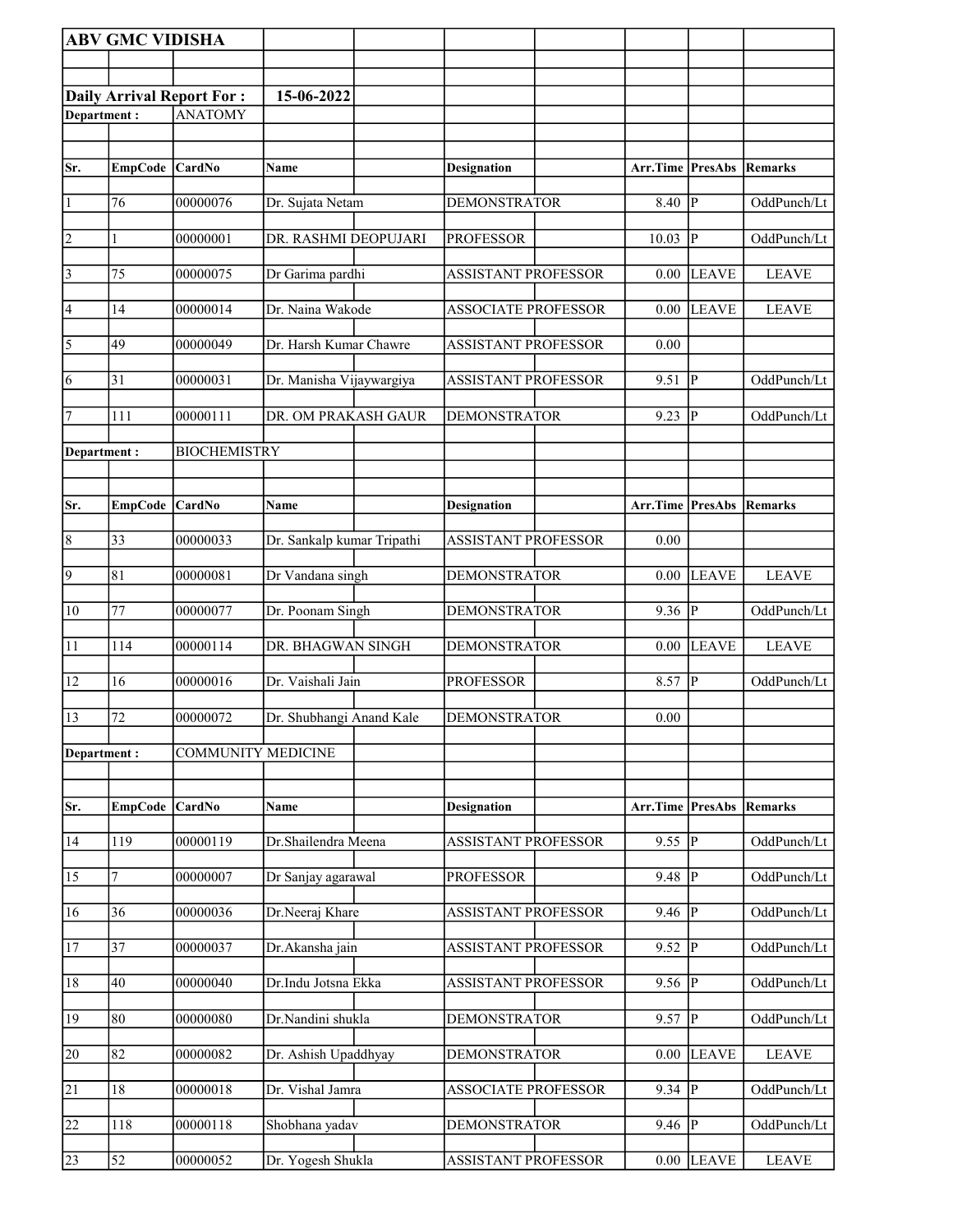| $\overline{24}$ | 113            | 00000113                 | DR. ANIRUDH                 | <b>DEMONSTRATOR</b>        | 9.49             | lР                     | OddPunch/Lt    |
|-----------------|----------------|--------------------------|-----------------------------|----------------------------|------------------|------------------------|----------------|
| 25              | 24             | 00000024                 | Dr. Richa Nigam             | <b>ASSOCIATE PROFESSOR</b> | 0.00             | <b>LEAVE</b>           | <b>LEAVE</b>   |
| Department :    |                | <b>DEAN</b>              |                             |                            |                  |                        |                |
|                 |                |                          |                             |                            |                  |                        |                |
| Sr.             | <b>EmpCode</b> | CardNo                   | <b>Name</b>                 | <b>Designation</b>         | Arr.Time         | <b>PresAbs Remarks</b> |                |
| 26              | 97             | 00000097                 | DR. Sunil Nandeshwar        | <b>DEAN</b>                | 0.00             | OD                     | <b>OD</b>      |
|                 |                |                          |                             |                            |                  |                        |                |
| Department:     |                | <b>FORANSIC MEDICINE</b> |                             |                            |                  |                        |                |
|                 |                |                          |                             |                            |                  |                        |                |
| Sr.             | <b>EmpCode</b> | CardNo                   | Name                        | <b>Designation</b>         | Arr.Time         | PresAbs                | <b>Remarks</b> |
| 27              | 85             | 00000085                 | Dr. Sharad Dohare           | <b>DEMONSTRATOR</b>        | 0.00             | <b>LEAVE</b>           | <b>LEAVE</b>   |
| 28              | 112            | 00000112                 | DR. POOJA TIWARI            | <b>DEMONSTRATOR</b>        | 9.53             | $ {\bf p} $            | OddPunch/Lt    |
| 29              | 35             | 00000035                 | Dr. Narendra singh patel    | <b>ASSOCIATE PROFESSOR</b> | 0.00             |                        |                |
| 30              | 54             | 00000054                 | Dr.Manish Nigam             | <b>PROFESSOR</b>           | 0.00             |                        |                |
|                 |                |                          |                             |                            |                  |                        |                |
| 31              | 126            | 00000126                 | Dr. Vivek kumar Chouksey    | <b>ASSISTANT PROFESSOR</b> | 9.44             | P                      | OddPunch/Lt    |
| Department :    |                | MICROBIOLOGY             |                             |                            |                  |                        |                |
|                 |                |                          |                             |                            |                  |                        |                |
| Sr.             | <b>EmpCode</b> | CardNo                   | Name                        | <b>Designation</b>         | Arr.Time         | PresAbs                | Remarks        |
| 32              | $\overline{4}$ | 00000004                 | Dr Avinash laghave          | <b>PROFESSOR</b>           | 9.49             | lР                     | OddPunch/Lt    |
| 33              | 125            | 00000125                 | DR.Himanshi Bansal          | ASSISTANT PROFESSOR        | 9.40             | P                      | OddPunch/Lt    |
| 34              | 88             | 00000088                 | Dr. Sanjay Singh            | <b>ASSISTANT PROFESSOR</b> | 9.04             | $ {\bf p} $            | OddPunch/Lt    |
| 35              | 106            | 00000106                 | Dr.Aarti Jain               | <b>ASSOCIATE PROFESSOR</b> | 0.00             |                        |                |
| 36              | 79             | 00000079                 | Dr.Prashant kumar bhakoriya | <b>DEMONSTRATOR</b>        | 9.53             | $\overline{P}$         | OddPunch/Lt    |
| 37              | 110            | 00000110                 | DR, RAGINI DANGI            | <b>DEMONSTRATOR</b>        | 9.49             | P                      | OddPunch/Lt    |
|                 |                |                          |                             |                            |                  |                        |                |
| Department:     |                | PATHOLOGY                |                             |                            |                  |                        |                |
|                 |                | CardNo                   |                             |                            |                  |                        |                |
| Sr.             | <b>EmpCode</b> |                          | Name                        | <b>Designation</b>         | Arr.Time PresAbs |                        | Remarks        |
| 38              | 6              | 00000006                 | Dr Gopal krishna sawke      | <b>PROFESSOR</b>           | 0.00             |                        |                |
| 39              | 128            | 00000128                 | DR.PREETI MANDLOI           | <b>ASSISTANT PROFESSOR</b> | $9.52$ P         |                        | OddPunch/Lt    |
| 40              | 17             | 00000017                 | Dr. Tina Rai                | <b>ASSOCIATE PROFESSOR</b> | 10.11            | lР                     | OddPunch/Lt    |
| 41              | 134            | 00000134                 | Dr.Pragati Awashti          | <b>DEMONSTRATOR</b>        | 9.35  P          |                        | OddPunch/Lt    |
| 42              | 78             | 00000078                 | Dr. Rajnikant ahirwar       | <b>DEMONSTRATOR</b>        | 8.38 $\sqrt{P}$  |                        | OddPunch/Lt    |
| 43              | 51             | 00000051                 | Dr. Lal Pranay singh        | ASSISTANT PROFESSOR        | 9.58             | p                      | OddPunch/Lt    |
|                 |                |                          |                             |                            |                  |                        |                |
| 44              | 84             | 00000084                 | Dr. Sunil Nagar             | <b>DEMONSTRATOR</b>        | 0.00             | <b>LEAVE</b>           | <b>LEAVE</b>   |
| 45              | 48             | 00000048                 | Dr.Pratibha Meena           | ASSISTANT PROFESSOR        | 0.00             |                        |                |
|                 |                |                          |                             |                            |                  |                        |                |